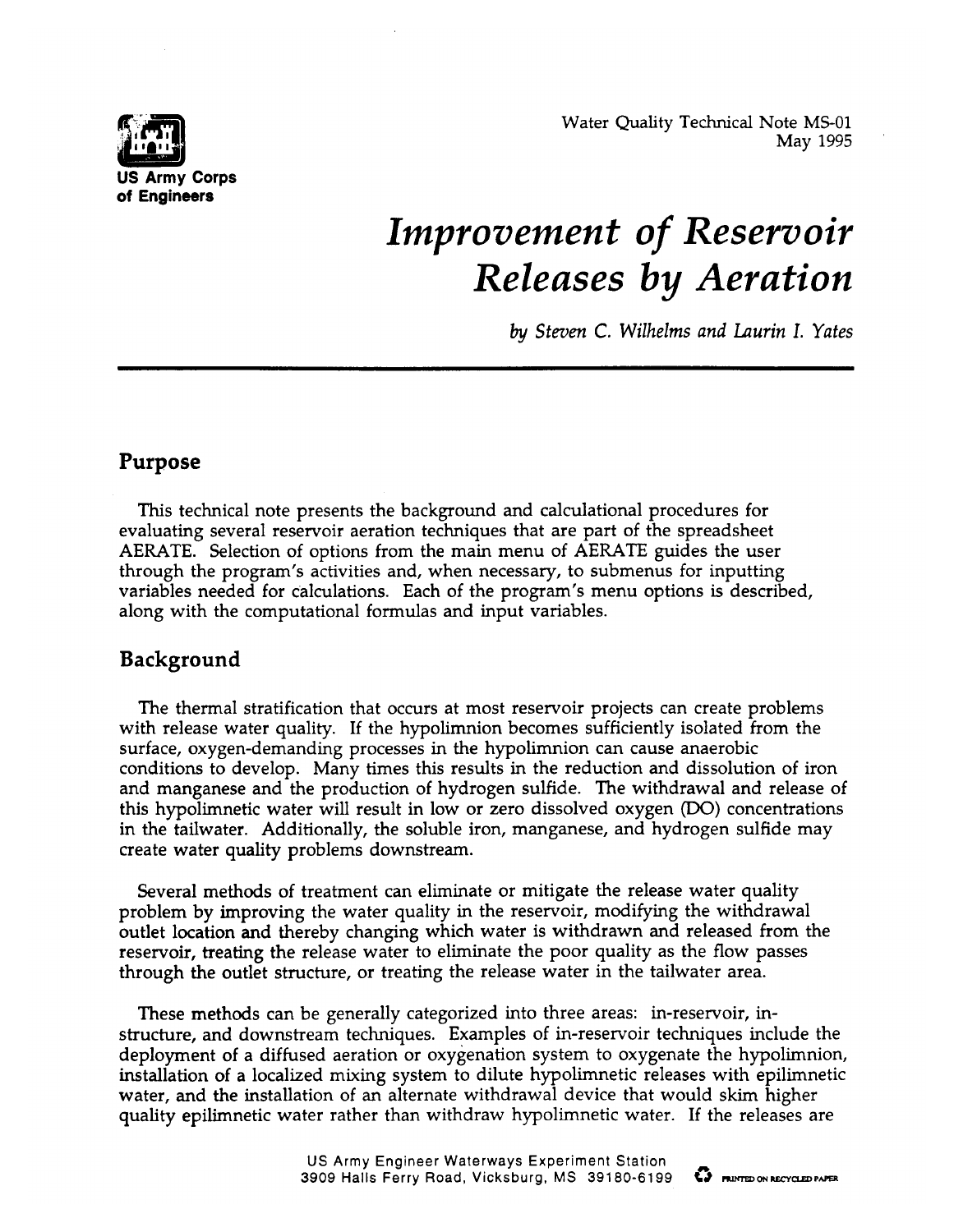made through hydroturbines, the installation of a turbine venting capability is an example of an in-structure alternative. Once released, the water may be treated downstream with a diffused aeration or oxygenation system or by spillage over an aeration weir.

#### **Computational Formulas**

AERATE includes procedures to calculate the requirements for an in-reservoir aeration system using air or molecular oxygen. Also included are calculations that account for the oxygen uptake due to a turbine venting system. The diffused air/oxygen calculations can also be applied for a tailwater aeration system. Lastly, the oxygen uptake created by an overflow weir in the downstream area is included. The alternatives can also be used in combinations. Each of these formulas is described below.

For sizing an in-reservoir or tailwater aeration system, the hypolimnetic DO, target DO, and water flow are required. The rate of oxygen injection required to meet the target DO (accounting for absorption efficiency) is calculated with the following mass balance:

$$
O_2(required) = \alpha_1 \frac{\left(DO_{target} - DO_{hypoliminon}\right)Q}{E}
$$
 (1)

where

02 *(required) =* required oxygen, lb /hr  $\alpha^{}_{1}$  = conversion to pounds/hou *DO<sub>target</sub>* = target release DO, mg/L *DO<sub>hynolimnion* = oxygen concentration in the lake hypolimnion, mg/I</sub> **Q=** flow rate of water through hypolirnnion for release, cfs *E=* oxygen absorption efficiency

The oxygen absorption efficiency  $E$  is the proportion of available oxygen that is absorbed as the bubble plume rises through the water column. Equation 2 (Price and Tillman 1991) is included in the spreadsheet computation and provides a means of estimating absorption efficiency.

$$
E = 0.61D_d \tag{2}
$$

where  $D_d$  is the depth of the diffuser system in feet.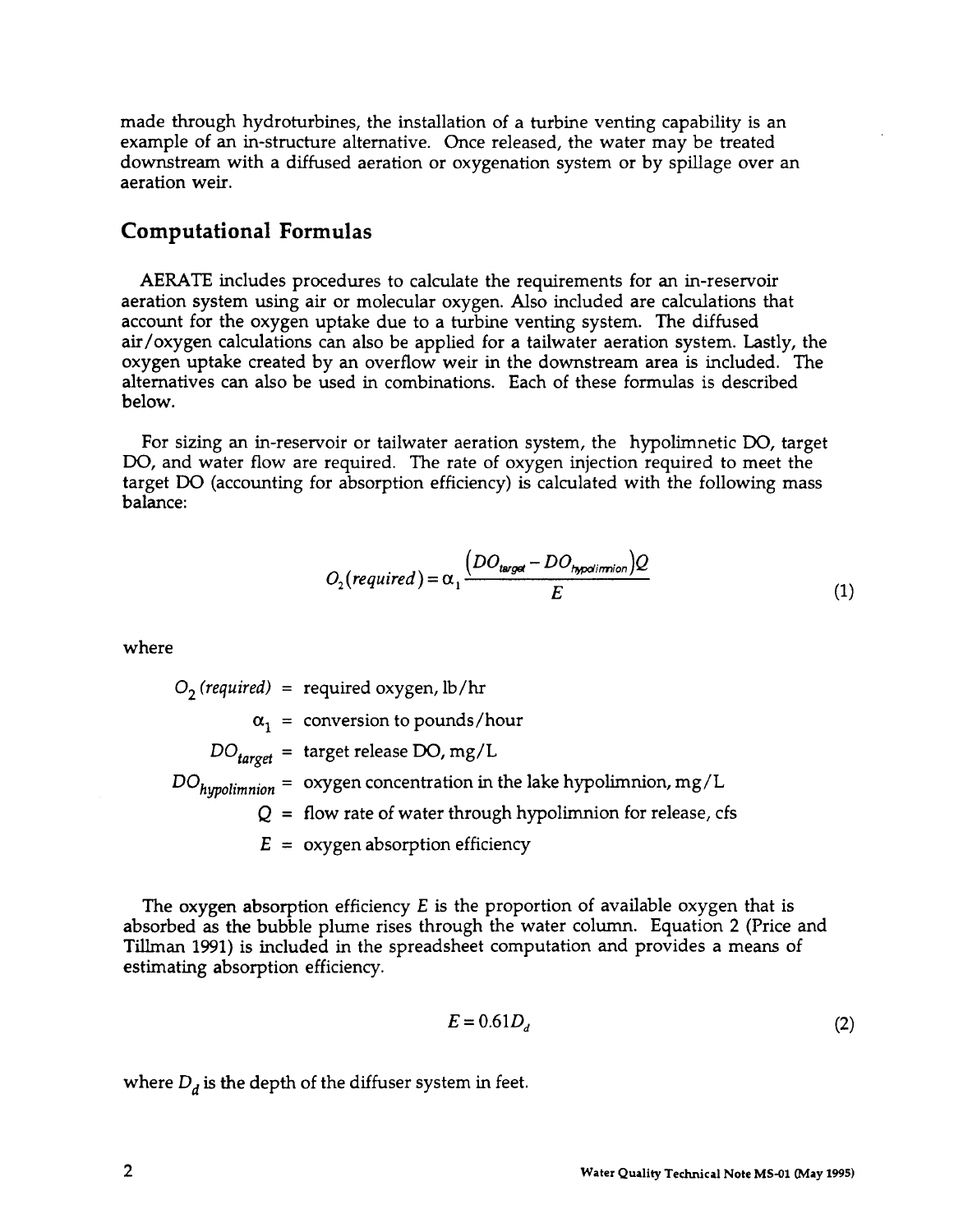The flow rate of air required to supply the oxygen calculated with Equation 1 is computed with Equation 3, as follows.

$$
Q_{air} = \alpha_2 \frac{O_2(required)}{\beta \gamma_{air}}
$$
 (3)

where  $\beta$  is 0.21 (fraction of oxygen in air),  $\gamma_{air}$  is the specific weight of air (in lb/ft<sup>3</sup>), and  $\alpha_2$ converts the units to cubic feet/minute.

The spreadsheet will calculate the release DO from hydroturbines with a venting system. The calculations are based on the assumption that the venting system uses hub deflectors as a means of aspirating air into the discharge and that the air flow has been optimized for maximum DO uptake. For these conditions, the oxygen uptake is calculated based on a reaeration efficiency *ET* of 30 percent (Wilhelms, Schneider, and Howington 1987):

$$
DO_{release} = DO_{penslock} + E_T (DO_{sal} - DO_{penslock})
$$
\n(4)

where

$$
DO_{release}
$$
 = release DO, mg/L  
\n $DO_{penstock}$  = DO concentration of withdrawal water in penslock, mg/L  
\n $E_T$  = 0.30  
\n $DO_{sat}$  = oxygen saturation concentration as function of water temperature,  
\nmg/L

Note: Penstock DO and release temperature can be estimated with SELECT, the numerical model of selective withdrawal (Davis and others 1987).

An in-reservoir aeration system can be combined with a turbine venting system. For this combination, the oxygen uptake with the turbine venting system is maximized, thereby minimizing the oxygen requirements of the in-reservoir aeration system. Given the oxygen release target as *DOre~se* in **Equation 4, AERATE Uses Equation 4 to** compute the minimum penstock DO that will allow achievement of the release target. The required oxygen and air are computed with Equation 1, based on increasing the hypolimnetic DO to the minimum penstock DO just calculated.

Release DO may also be improved by installing a low-head aeration weir downstream of the discharge area. The oxygen uptake for flow over the weir is computed with Equation 4 where *ET* is computed with (Avery and Novak 1978).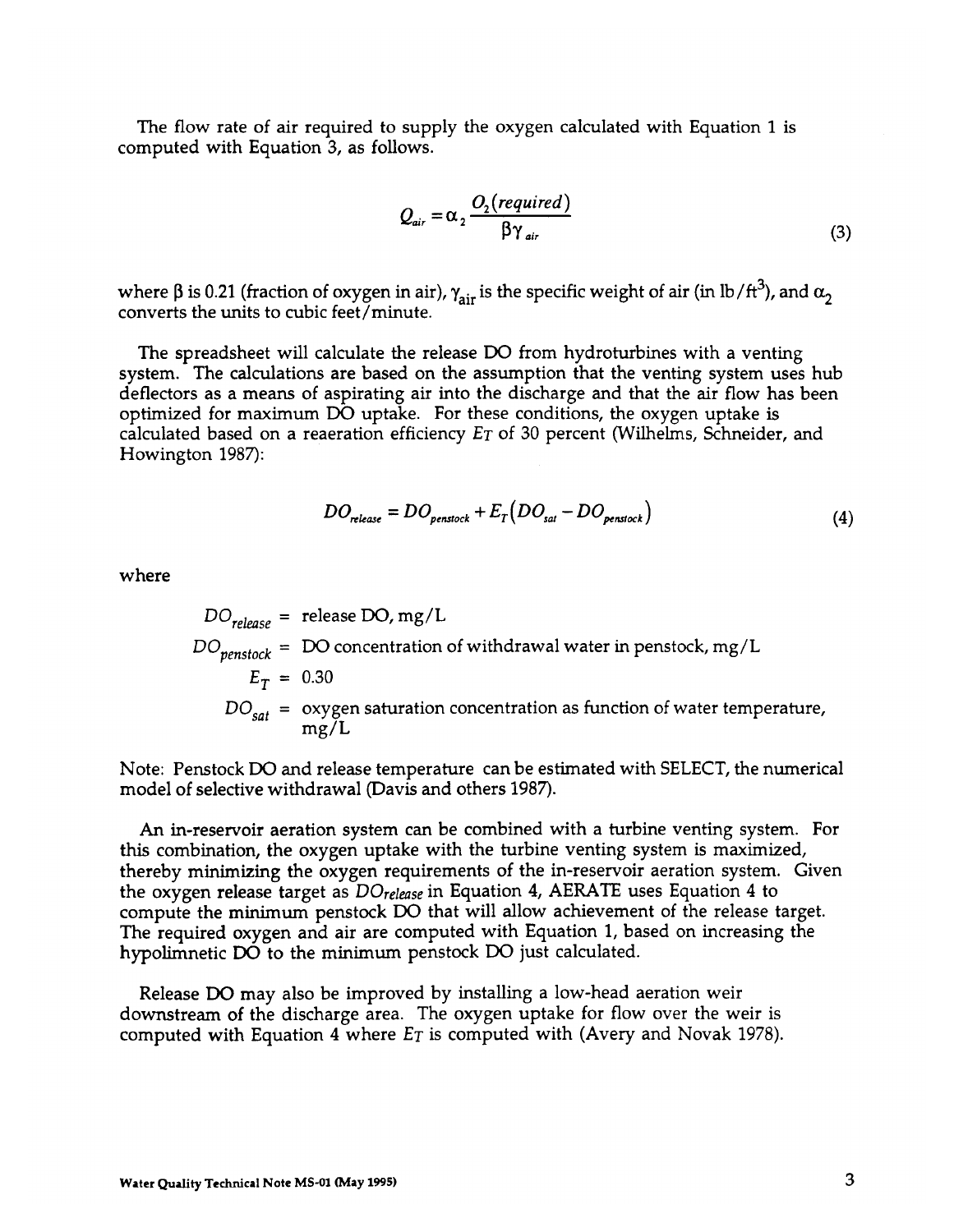$$
E_T = 1 - \left(\frac{1}{1 + 0.64 \times 10^{-4} F_j^{1.787} R^{0.533}}\right)^{1.1149}
$$
\n(5)

where  $F_i$  is the Froude number of the jet, given by

$$
F_j = \frac{\left(2g\right)^{0.25}H^{0.75}}{q^{0.5}}
$$

and g is the acceleration of gravity (32.2 ft-sec<sup>-2</sup>) and R is the Reynolds number of the jet defined by

$$
R = \frac{q}{2v}
$$

where v is the kinematic viscosity.

Installation of an aeration weir can also be combined with turbine venting and an in-reservoir aeration system. The spreadsheet maximizes the oxygen uptake for the weir and turbine venting system before computing the oxygen required of the in-reservoir aeration system.

#### **Spreadsheet Operation**

To execute the spreadsheet in QuattroPro, the file AERATE.WQ1 must be opened. AERATE guides the user through the spreadsheet activities with options on the main menu (Figure 1) for AERATE, VENT, WEIR, COMBINE, QUIT THIS MENU, SAVE THIS WORKSHEET, and EXIT QPRO. To choose an option on the main menu, press the first letter, highlight the option name with directional keys and press ENTER, or click the option name with a mouse. If AERATE, VENT, WEIR, or COMBINE is chosen, the program goes to a submenu and allows the user to input variables to make calculations.

The submenus (Figure 2) for AERATE, VENT, AND INPUT VALUES WEIR are identical, with options for INPUT VALUES, FRINT RESULTS<br>PRINT RESULTS, RETURN TO MAIN MENU, OUIT PRINT RESULTS, RETURN TO MAIN MENU, QUIT RETURN TO MAIN THIS MENU THIS MENU, and SAVE THIS WORKSHEET. These QUIT THIS MENU<br>screens are designed to input variables and obtain screens are designed to input variables and obtain results for air or oxygen flow rates for a diffused  $\frac{1}{2}$  results for all of  $\frac{1}{2}$  or  $\frac{1}{2}$  figure 2. Sub menu for aeration system, release DO due to turbine venting, and  $\frac{1}{4}$  FPATE VENT and WEI **release DO with turbine venting and** an overflow weir.

AERATE VENT WEIR COMBINE QUIT THIS MENU SAVE THIS WORKSHEET EXIT C)PRO

#### **Figure 1. Main menu**

**AERATE, VENT, and WEIR**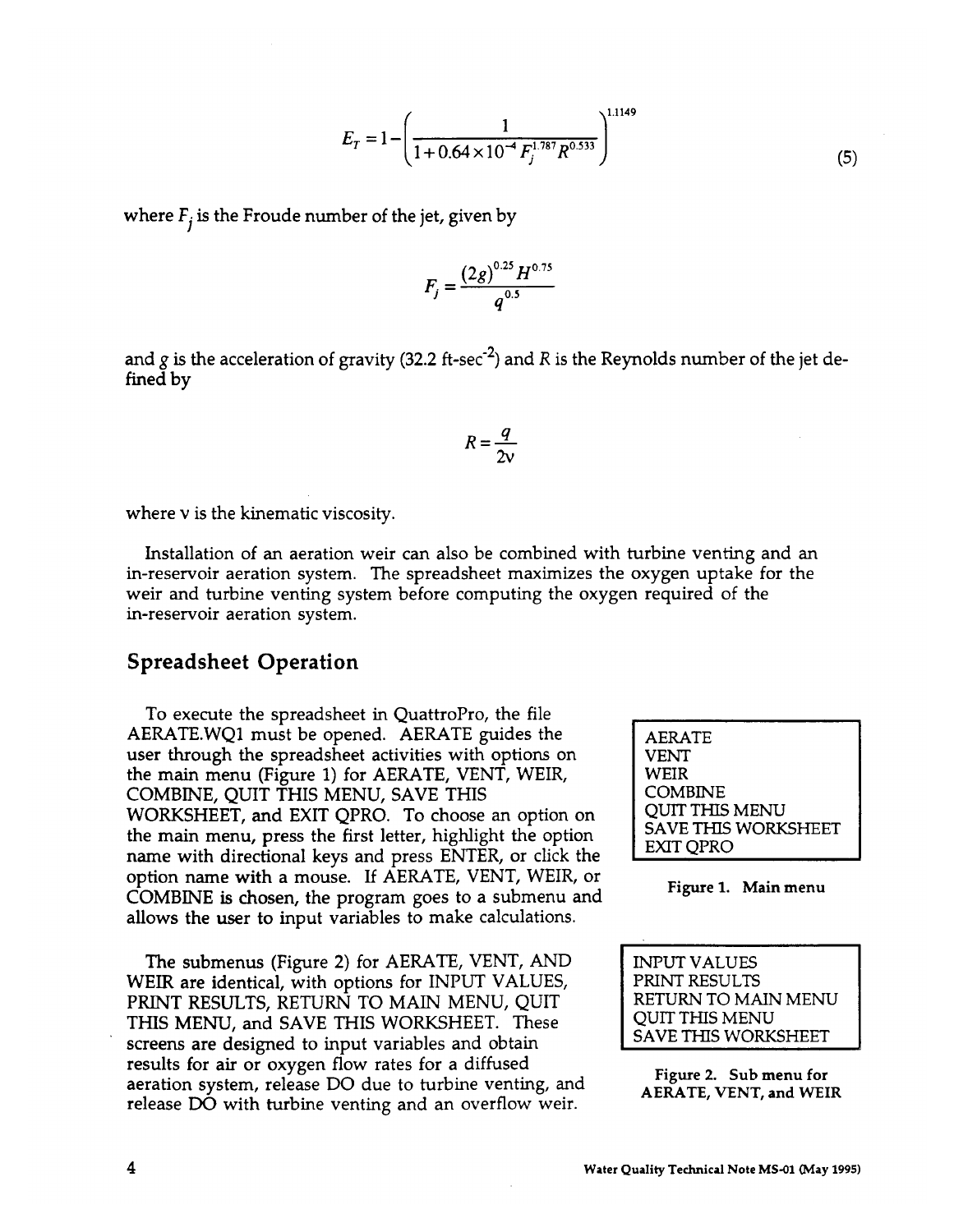If COMBINE is chosen from the main menu, a submenu appears that has four combinations using a diffused aeration system, turbine venting, and an overflow weir. These are AERATE + VENT, AERATE + WEIR, VENT + WEIR, and AERATE + VENT + WEIR. To choose an option on this menu, press the number, highlight the option name with directional keys and press ENTER, or click the option name with a mouse. This menu also has options for RETURN TO MAIN MENU, QUIT THIS MENU, and SAVE THIS WORKSHEET (Figure 3).

#### 1. AERATE + VENT

- **2.** AER4TE + WELR
- **3.** VENT + WEIR
- **4.** AERATE + VENT+ WEIR **5.** RETURN TO MAIN MENU
- **6.** QUIT THIS MENU
- **7.** SAVE THIS WORKSHEET

**Figure 3. Sub menu for COMBINE**

| <b>INPUT VALUES</b>        |
|----------------------------|
| <b>PRINT RESULTS</b>       |
| <b>COMBINE MENU</b>        |
| <b>RETURN TO MAIN MENU</b> |
| <b>QUIT THIS MENU</b>      |
| <b>SAVE THIS WORKSHEET</b> |

**Figure 4. Sub menu for combinations of AERATE, VENT, and WEIR**

If one of the "combinations" is chosen, another menu appears that is similar to the submenus for AERATE, VENT, and WEIR, with the added option of returning to COMBINE MENU (Figure 4).

The following shows what information is necessary to run the spreadsheet program and how to use each of the menu options.

### **Input Values**

To input variables for calculation, choose INPUT VALUES by pressing the letter I, highlighting INPUT VALUES and pressing ENTER, or clicking INPUT VALUES with a mouse.

If calculating for AERATE, the following data (Figure 5) are necessary for input:

| WORKSHEET TO CALCULATE RELEASE DO FOR A DIFFUSED AERATION SYSTEM<br>****TO RETURN TO MENU AFTER DATA INPUT, PRESS ESC****<br>****IF QUIT MENU IS CHOSEN, PRESS ALT-M TO RETURN TO MENU****<br><b>INPUT VARIABLES</b> |          |  |
|----------------------------------------------------------------------------------------------------------------------------------------------------------------------------------------------------------------------|----------|--|
| DEPTH, ft                                                                                                                                                                                                            | 40       |  |
| FLOW RATE, cfs                                                                                                                                                                                                       | 1,200    |  |
| HYPO DO CONCENTRATION, mg/l                                                                                                                                                                                          | $\Omega$ |  |
| RELEASE DO, mg/l                                                                                                                                                                                                     | 1.77     |  |
| <b>RESULTS</b>                                                                                                                                                                                                       |          |  |
| 2,075.2<br>REQUIRED AIR, cfm                                                                                                                                                                                         |          |  |
| REQUIRED O2, lbs/hr                                                                                                                                                                                                  | 1,964.1  |  |

Figure 5. Diffused aeration system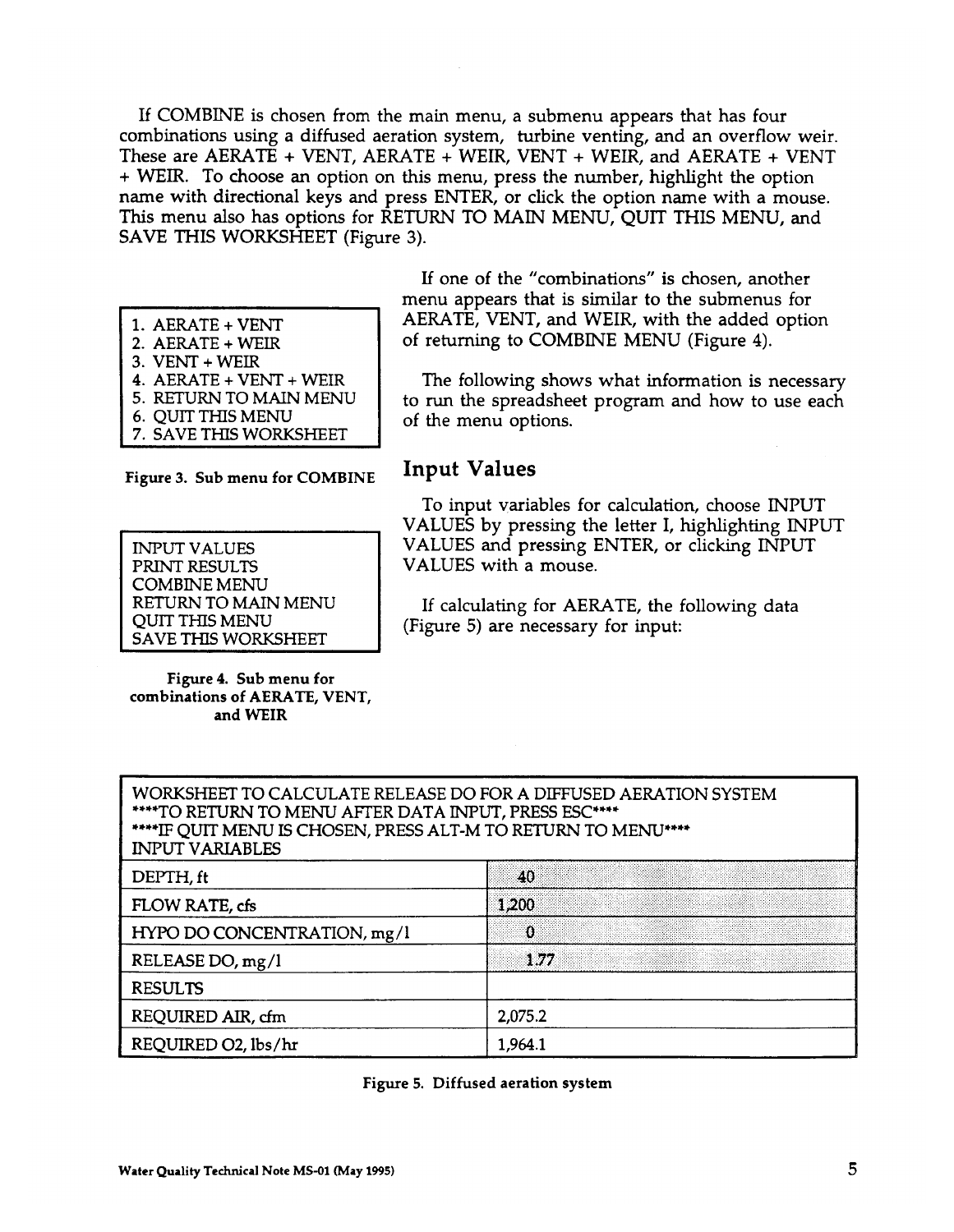| DEPTH                                                                              | Depth of diffuser, ft                                                                           |
|------------------------------------------------------------------------------------|-------------------------------------------------------------------------------------------------|
| <b>FLOW RATE</b>                                                                   | Release discharge flow rate, cfs                                                                |
| <b>HYPO DO CONCENTRATION</b>                                                       | Dissolved oxygen concentration in<br>hypolimnion or in release water<br>without aeration, mg/L* |
| <b>RELEASE DO</b>                                                                  | Target release dissolved oxygen,<br>mg/L                                                        |
| *Withdrawal water quality can be estimated with SELECT (Davis and<br>others 1987). |                                                                                                 |

The program then calculates the results for

| <b>REQUIRED AIR</b>     | Required air flow rate, cfm      |
|-------------------------|----------------------------------|
| REQUIRED O <sub>2</sub> | Required oxygen flow rate, lb/hr |

The information needed to calculate for VENT (Figure 6) is:

| WORKSHEET TO CALCULATE RELEASE DO DUE TO TURBINE VENTING |                  |  |
|----------------------------------------------------------|------------------|--|
| <b>INPUT VARIABLES</b>                                   |                  |  |
| PENSTOCK DO, mg/l                                        | RELEASE TEMP, °C |  |
| 3.0                                                      | 50.0             |  |
| <b>RESULTS</b>                                           |                  |  |
| WITH VENTING                                             |                  |  |
| RELEASE DO, mg/l                                         | 3.8              |  |

#### **Figure 6. Turbine venting**

| PENSTOCK DO                                                                        | Penstock dissolved oxygen<br>concentration, mg/L <sup>*</sup> |
|------------------------------------------------------------------------------------|---------------------------------------------------------------|
| <b>RELEASE TEMP</b>                                                                | Release temperature, °C*                                      |
| *Withdrawal water quality can be estimated with SELECT (Davis and<br>others 1987). |                                                               |

with results of

| RELEASE DO | Release dissolved oxygen, mg/L |
|------------|--------------------------------|
|            |                                |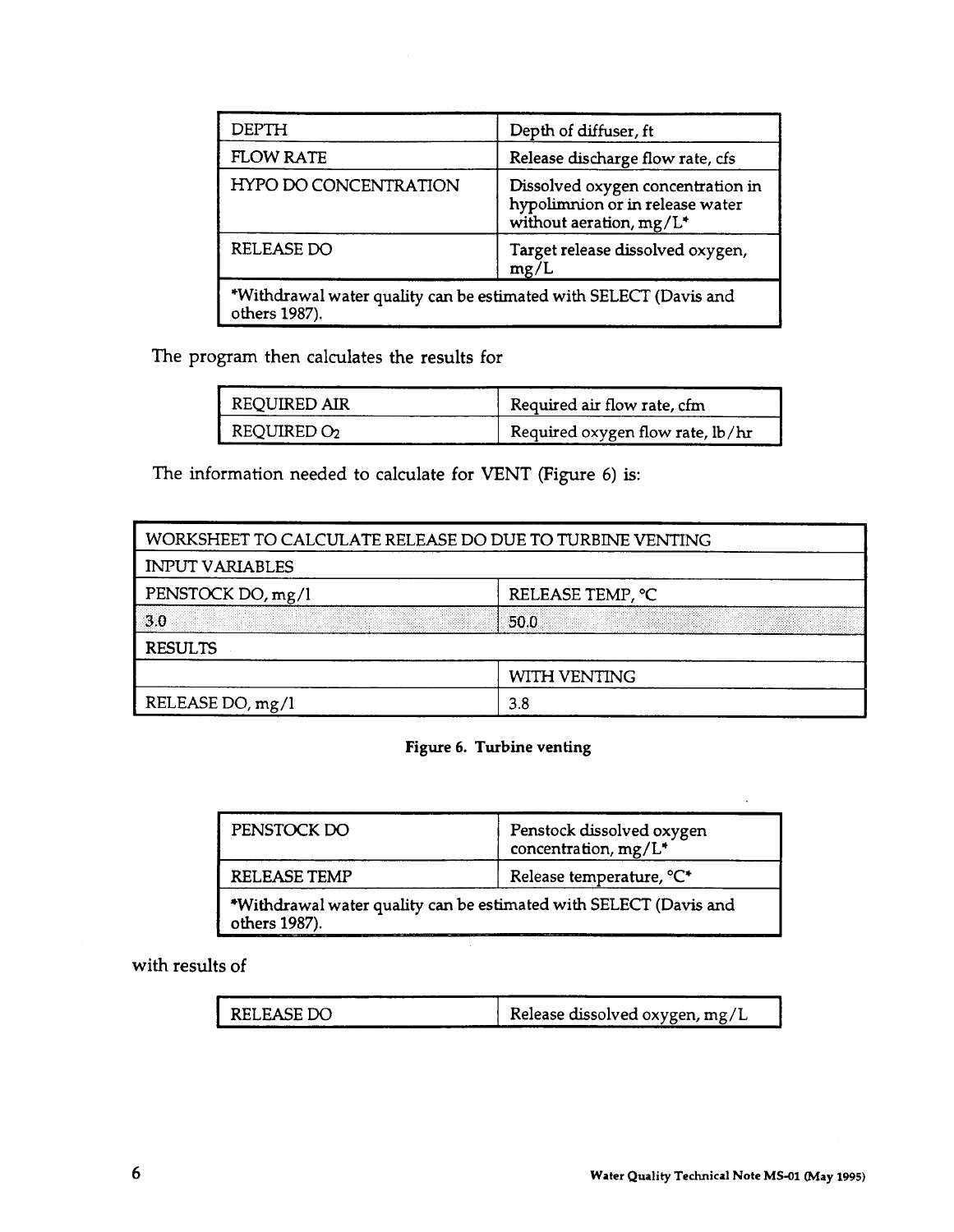To calculate for WEIR (Figure 7):

|                        |                  |                  | WORKSHEET TO CALCULATE RELEASE DO WITH AN OVERFLOW WEIR |                 |
|------------------------|------------------|------------------|---------------------------------------------------------|-----------------|
| <b>INPUT VARIABLES</b> |                  |                  |                                                         |                 |
| <b>WEIR LENGTH</b>     | <b>HEAD DIFF</b> | <b>FLOW RATE</b> | PENSTOCK DO                                             | <b>REL TEMP</b> |
| ft                     | ft               | cfs              | mg/l                                                    | °C              |
| 900.0                  | 4.0              | 1,200.0          | 4.0                                                     | 16.0            |
| <b>RESULTS</b>         |                  |                  |                                                         |                 |
|                        | WITH WEIR        |                  |                                                         |                 |
| RELEASE DO,<br>mg/l    | 6.7              |                  |                                                         |                 |



| <b>WEIR LENGTH</b> | Weir length, ft                                              |
|--------------------|--------------------------------------------------------------|
| <b>HEAD DIFF</b>   | Head differential, ft                                        |
| <b>FLOW RATE</b>   | Release discharge flow rate, cfs                             |
| PENSTOCK DO        | Penstock or release dissolved<br>oxygen concentration, mg/L* |
| RFL TFMP           | Release temperature, °C                                      |

with results of

| WITH WEIR | Dissolved oxygen concentration of<br>releases after flow over the |
|-----------|-------------------------------------------------------------------|
|           | aeration weir, $mg/L$                                             |

As stated above, if COMBINE is chosen from the main menu, the user has four combinations from which to input data and obtain results for a diffused aeration system, turbine venting, and an overflow weir. The information needed to calculate for a diffused aeration system and turbine venting, AERATE + VENT, is as follows (Figure 8):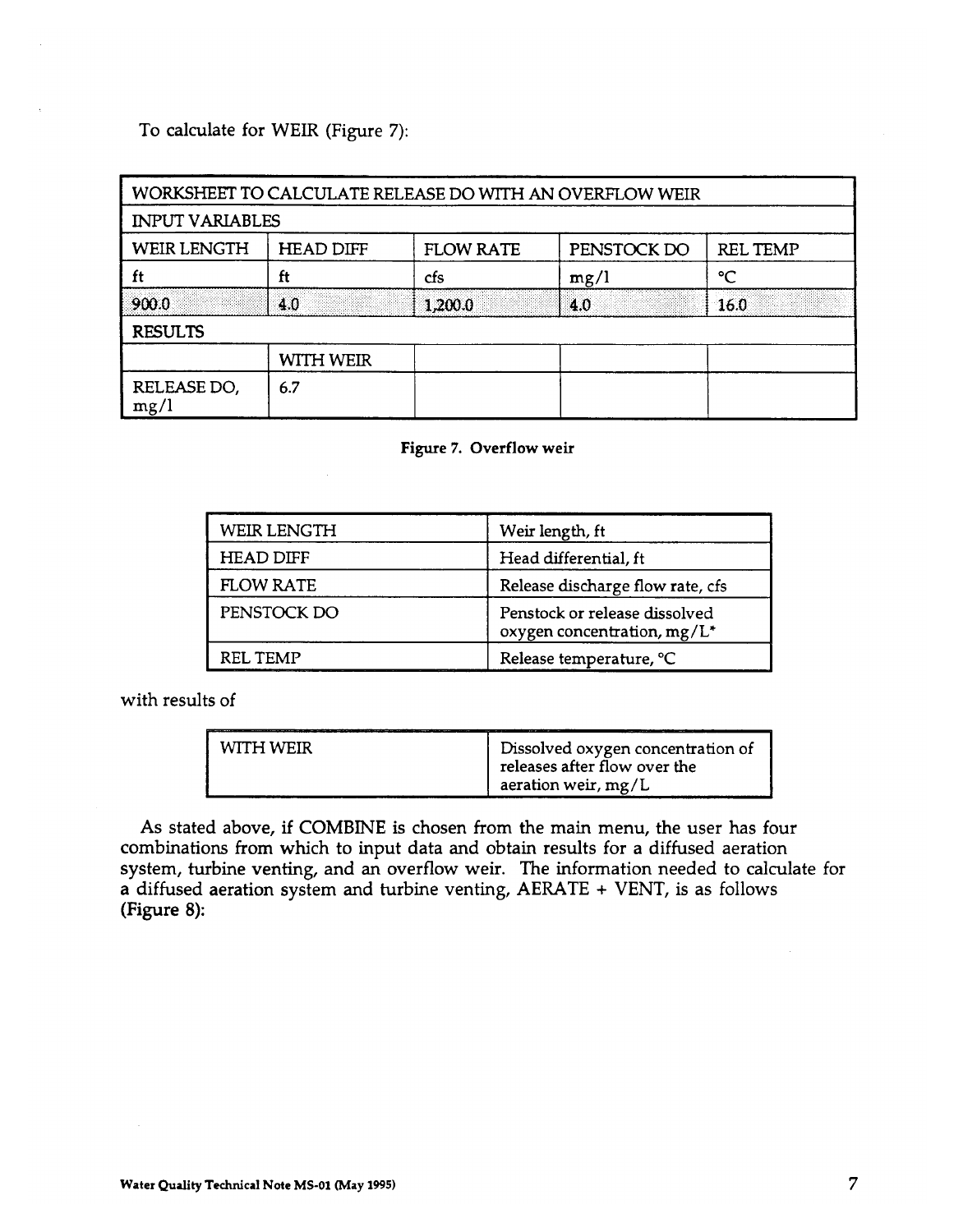|                        |                 | WORKSHEET TO CALCULATE COMBINED DIFFUSED AERATION & TURBINE VENTING |
|------------------------|-----------------|---------------------------------------------------------------------|
| <b>INPUT VARIABLES</b> |                 |                                                                     |
| PENSTOCK DO, mg/l      | RELEASE T, °C   | DEPTH, ft                                                           |
| 1.0                    | 20.0            | 50.0                                                                |
| FLOW RATE, cfs         | TARGET DO, mg/l |                                                                     |
| 5,000                  | 5.0             |                                                                     |
| <b>RESULTS</b>         |                 |                                                                     |
| RELEASE DO, mg/l       | 5.0             |                                                                     |
| REQ AIR, cfm           | 8,639.5         |                                                                     |
| REQ O2, lbs/hr         | 8,176.7         |                                                                     |

**Figure 8. Combined diffused aeration system and turbine venting**

 $\ddot{\phantom{a}}$ 

| PENSTOCK DO      | Penstock or release dissolved<br>oxygen concentration, mg/L*       |
|------------------|--------------------------------------------------------------------|
| RELEASE TEMP     | Release temperature, °C                                            |
| DEPTH            | Depth of diffuser, ft                                              |
| <b>FLOW RATE</b> | Release discharge flow rate, cfs                                   |
| TARGET DO        | Target release dissolved oxygen,<br>mg/L                           |
| others 1987).    | * Withdrawal water quality can be estimated with SELECT (Davis and |

The calculated results are

 $\mathcal{L}$ 

| <b>RELEASE DO</b> | Release dissolved oxygen<br>concentration, $mg/L$ |
|-------------------|---------------------------------------------------|
| <b>REQ AIR</b>    | Required air flow rate, cfm                       |
| REQO <sub>2</sub> | Required oxygen flow rate, lb/hr                  |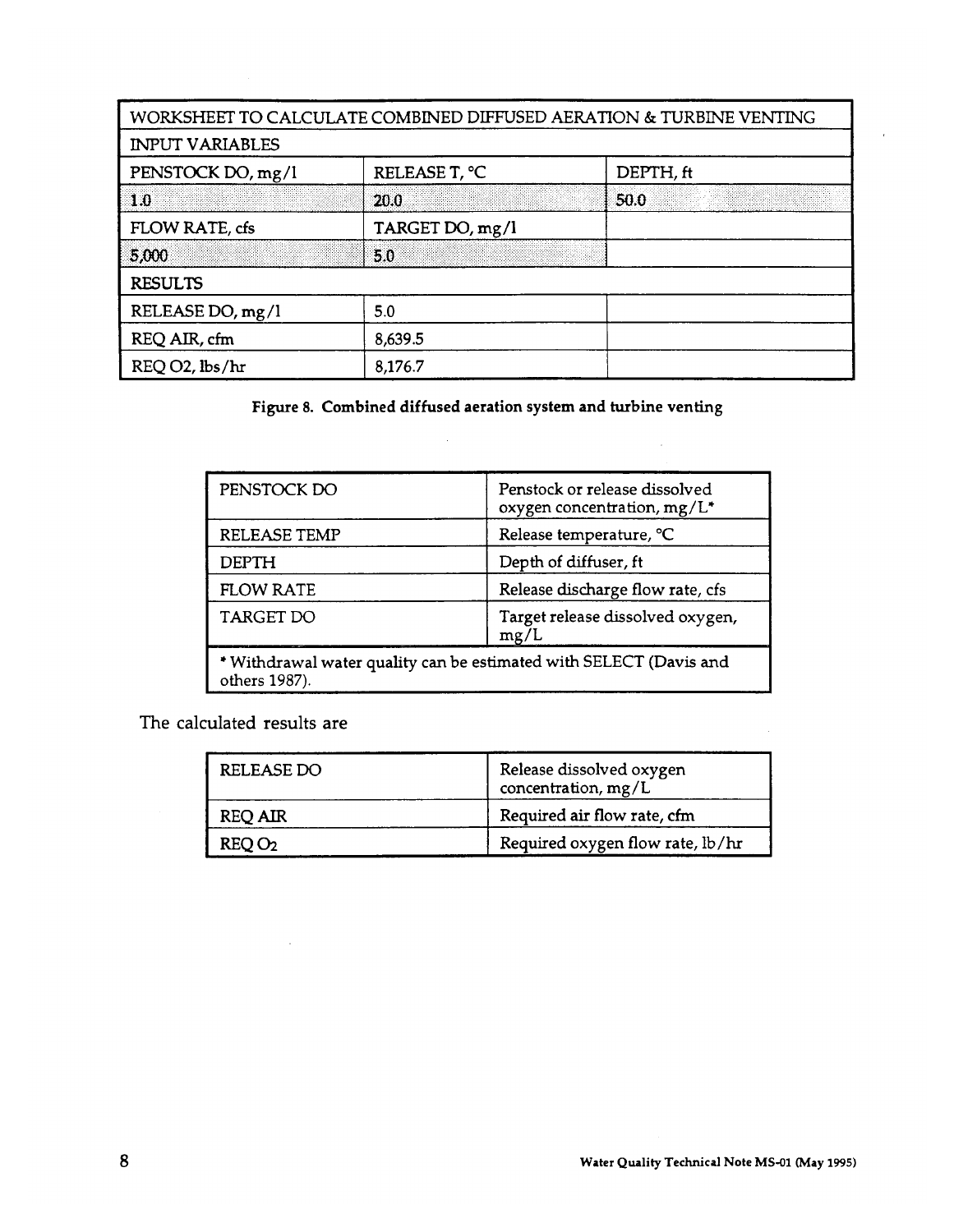For a combination of a diffused aeration system and overflow weir,  $AERATE + WEIR$ (Figure 9):

| <b>WEIR</b>            |                      | WORKSHEET TO CALCULATE RELEASE DO WITH AERATION SYSTEM & OVERFLOW |           |
|------------------------|----------------------|-------------------------------------------------------------------|-----------|
| <b>INPUT VARIABLES</b> |                      |                                                                   |           |
| WEIR LENGTH, ft        | HEAD DIFF, ft        | FLOW RATE, cfs                                                    | DEPTH, ft |
| 100                    | 4.0                  | 1,200                                                             | 40        |
| TARGET DO, mg/l        | PENSTOCK DO,<br>mg/l | REL TEMP, °C                                                      |           |
| 5.0                    | 3.0                  | 25.0                                                              |           |
| <b>RESULTS</b>         |                      |                                                                   |           |
| REL DO, mg/l           | 5.0                  |                                                                   |           |
| REQ AIR, cfm           | 878                  |                                                                   |           |
| REQ O2, lbs/hr         | 831                  |                                                                   |           |

**Figure 9. Combined diffused aeration system and overflow weir**

| <b>WEIR LENGTH</b>                                                                 | Weir length, ft                                              |  |
|------------------------------------------------------------------------------------|--------------------------------------------------------------|--|
| <b>HEAD DIFF</b>                                                                   | Head differential, ft                                        |  |
| <b>FLOW RATE</b>                                                                   | Release discharge flow rate, cfs                             |  |
| <b>DEPTH</b>                                                                       | Depth of diffuser, ft                                        |  |
| <b>TARGET DO</b>                                                                   | Target release dissolved oxygen,<br>mg/L                     |  |
| PENSTOCK DO                                                                        | Penstock or release dissolved<br>oxygen concentration, mg/L* |  |
| <b>REL TEMP</b>                                                                    | Release temperature, °C*                                     |  |
| *Withdrawal water quality can be estimated with SELECT (Davis and<br>others 1987). |                                                              |  |

with results of

| REL DO            | Release dissolved oxygen<br>concentration, $mg/L$ |
|-------------------|---------------------------------------------------|
| <b>REQ AIR</b>    | Required air flow rate, cfm                       |
| REQO <sub>2</sub> | Required oxygen flow rate, lb/hr                  |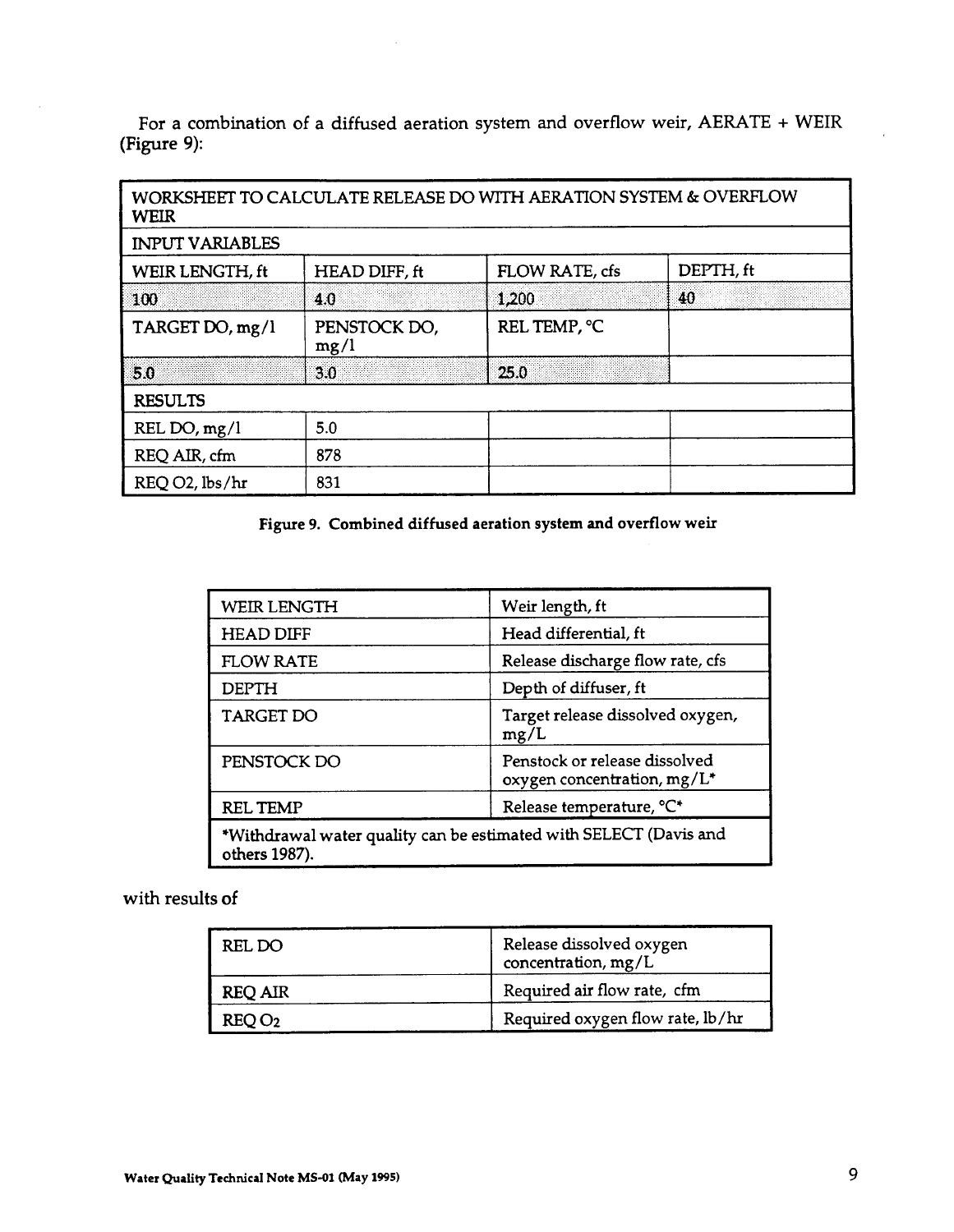For a combination of turbine venting and overflow weir, VENT + WEIR, the information needed is (Figure 10):

| <b>WEIR</b>            |                  |                  | WORKSHEET TO CALCULATE RELEASE DO WITH TURBINE VENTING AND OVERFLOW |                 |
|------------------------|------------------|------------------|---------------------------------------------------------------------|-----------------|
| <b>INPUT VARIABLES</b> |                  |                  |                                                                     |                 |
| <b>WEIR LENGTH</b>     | <b>HEAD DIFF</b> | <b>FLOW RATE</b> | PENSTOCK DO                                                         | <b>REL TEMP</b> |
| ft                     | ft               | cfs              | mg/l                                                                | °C              |
| 900.0                  | 4.0              | 1,200            | 4.0                                                                 | 16.0            |
| <b>RESULTS</b>         |                  |                  |                                                                     |                 |
|                        | W/VENT &<br>WEIR |                  |                                                                     |                 |
| REL DO, $mg/l$         | 7.7              |                  |                                                                     |                 |

**Figure 10. Combined turbine venting and overflow weir**

| WEIR LENGTH                                                                         | Weir length, ft                                              |
|-------------------------------------------------------------------------------------|--------------------------------------------------------------|
| <b>HEAD DIFF</b>                                                                    | Head differential, ft                                        |
| <b>FLOW RATE</b>                                                                    | Release discharge flow rate, cfs                             |
| PENSTOCK DO                                                                         | Penstock or release dissolved<br>oxygen concentration, mg/L* |
| Release temperature, °C*<br><b>REL TEMP</b>                                         |                                                              |
| * Withdrawal water quality can be estimated with SELECT (Davis and<br>others 1987). |                                                              |

with results of

| concentration, $mg/L$ | W/VENT & WEIR | Release dissolved oxygen |
|-----------------------|---------------|--------------------------|
|-----------------------|---------------|--------------------------|

Input variables required for a combination of a diffused aeration system, turbine venting, and overflow weir, AERATE + VENT + WEIR, are (Figure 11):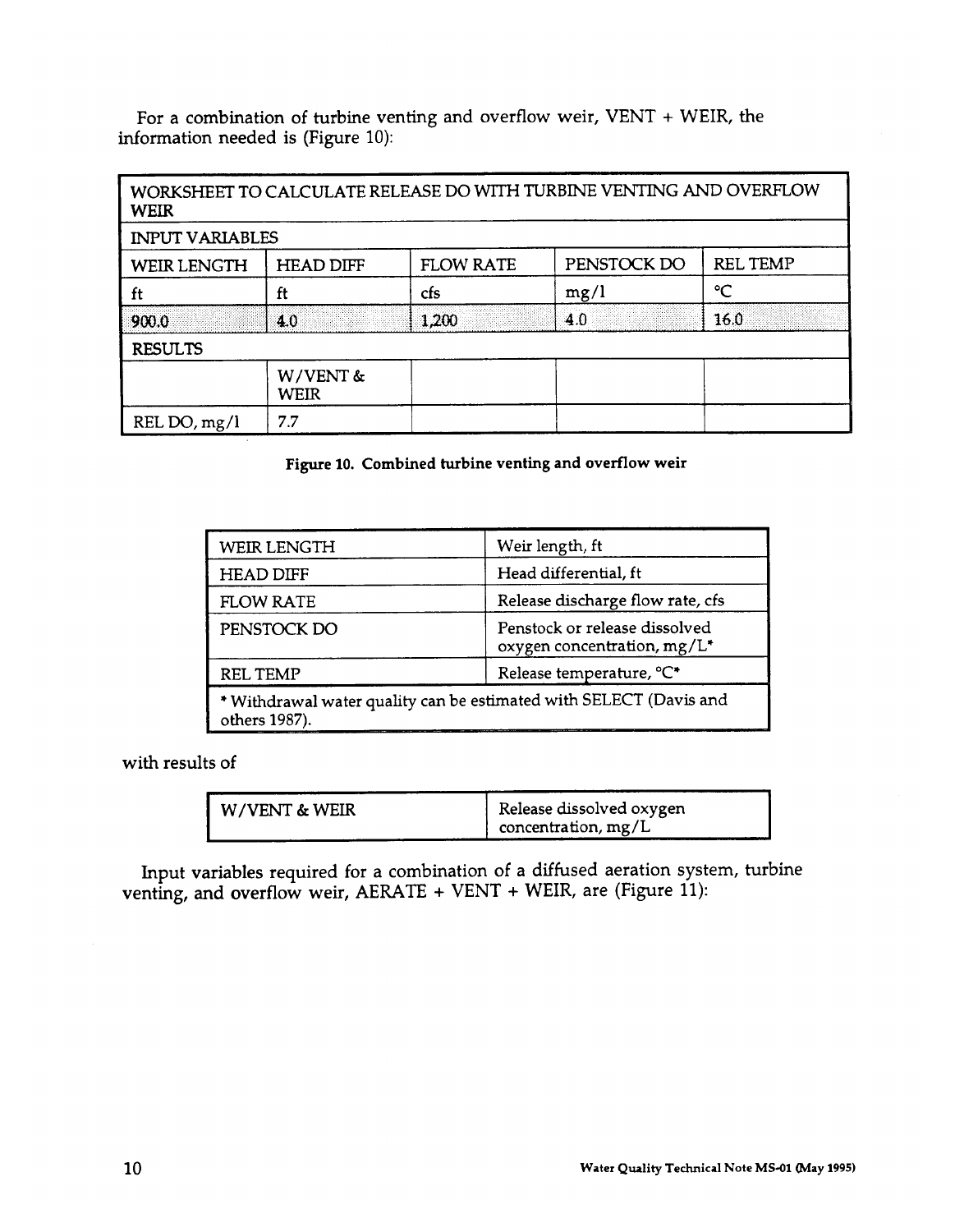| <b>VENTING AND OVERFLOW WEIR</b> |                      | WORKSHEET TO CALCULATE RELEASE DO WITH AERATION SYSTEM, TURBINE |           |
|----------------------------------|----------------------|-----------------------------------------------------------------|-----------|
| WEIR LENGTH, ft                  | HEAD DIFF, ft        | FLOW RATE, cfs                                                  | DEPTH, ft |
| 100                              | 4.0                  | 1,200                                                           | 40        |
| TARGET DO, mg/l                  | PENSTOCK DO,<br>mg/l | REL TEMP, °C                                                    |           |
| 52                               | 2.0                  | 25.0                                                            |           |
| <b>RESULTS</b>                   |                      |                                                                 |           |
| REL DO, mg/l                     | 5.2                  |                                                                 |           |
| REQ AIR, cfm                     | 187                  |                                                                 |           |
| REQ O2, lbs/hr                   | 177                  |                                                                 |           |

**Figure 11. Combined diffused aeration system, turbine venting, and overflow weir**

| WEIR LENGTH      | Weir length, ft                                              |
|------------------|--------------------------------------------------------------|
| <b>HEAD DIFF</b> | Head differential, ft                                        |
| <b>FLOW RATE</b> | Release discharge flow rate, cfs                             |
| DEPTH            | Depth of diffuser, ft                                        |
| <b>TARGET DO</b> | Target release dissolved oxygen,<br>mg/L                     |
| PENSTOCK DO      | Penstock or release dissolved<br>oxygen concentration, mg/L* |
| REL TEMP         | Release temperature, °C*                                     |

with results of

| RELEASE DO        | Release dissolved oxygen<br>concentration, mg/L |
|-------------------|-------------------------------------------------|
| <b>REQ AIR</b>    | Required air flow rate, cfm                     |
| REOO <sub>2</sub> | Required oxygen flow rate, lb/hr                |

For some situations with combinations, the release target may be achieved without aeration. In such cases, the release DO is calculated without aeration, asterisks are placed in the results for Required Air and Required O<sub>2</sub>, and a message appears that states "TARGET ACHIEVED W/O AERATION SYSTEM."

The required input data for AERATE, VENT, WEIR, and COMBINE are entered to the spreadsheet in the shaded areas shown in Figures 5-11. It should be noted that the user cannot work anywhere else in the spreadsheet except in the locations for INPUT VARIABLES when the INPUT VALUES menu option has been chosen. Pressing ESC returns the user to the spreadsheet menu.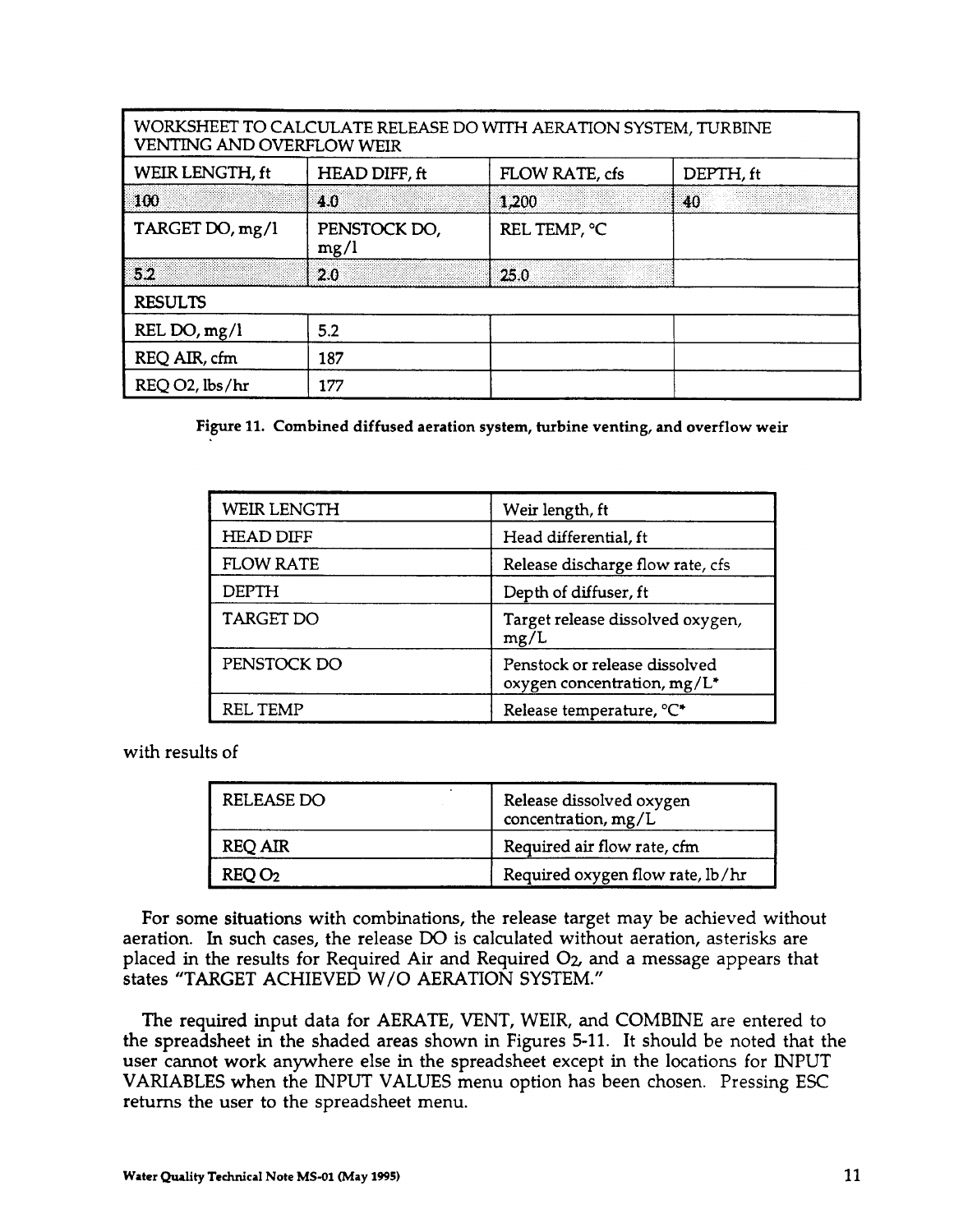#### **Print Results**

To print the tables showing the input variables and the results, press the letter P, highlight the letter P and press ENTER, or click PRINT RESULTS with a mouse. This will print the table with the input variables and the results.

### **Quit This Menu**

The QUIT THIS MENU option bypasses the menu and goes directly to the spreadsheet. This allows the user to change formulas within the spreadsheet to meet specific requirements, if desired, To return to the menu, press ALT-M (the ALT key pressed simultaneously with the letter **M** key).

#### **Return to Main Menu**

When RETURN TO MAIN MENU is chosen, the AERATE spreadsheet goes from one of the submenus back to the main menu.

### **Combine Menu**

This options appears on the submenu when one of the "combinations" is chosen. Instead of going back to the main menu, this options returns the user to the COMBINE submenu.

### **Save This Worksheet**

This option saves any changes or input in the spreadsheet.

### **Exit QPro**

EXIT QPRO saves the spreadsheet and exits the software program.

### **Obtaining This Program**

AERATE was designed to run on a 386, 486, or Pentium IBM-compatible personal computer using QuattroPro Version 4.0. Copies of this spreadsheet can be obtained by sending a preformatted 5-1/4-in. or 3-1/2-in. floppy diskette to the U.S. Army Engineer Waterways Experiment Station, ATTN: CEWES-HS-L, 3909 Halls Ferry Road, Vicksburg, MS 39180-6199.